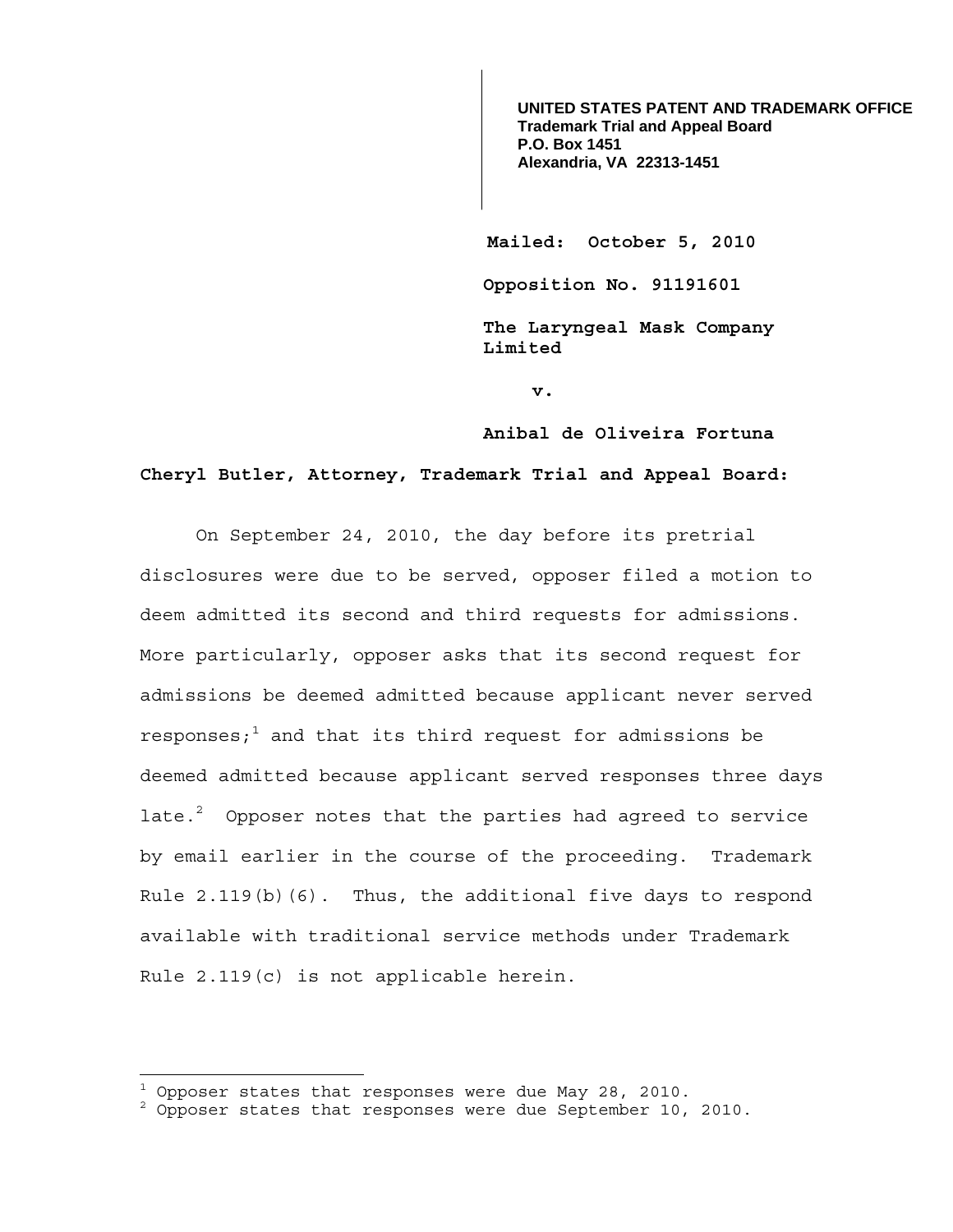## Opposition No. 91191601

1

 The relief requested by opposer is not available through a motion. In accordance with Fed. R. Civ. P. 36(a)(3), "[a] matter is deemed admitted unless, within 30 days from being servied, the party to whom the request is directed serves on the requesting party a written answer or objection …." The provisions of the Rule are operative with no further action by the Board or opposer, absent the granting of a motion (not present in this case) under Fed. R. Civ. P. 36(b) from applicant to withdraw and amend effective admissions.3 *See also* TBMP §525 (2d ed. rev. 2004).

 Accordingly, no further consideration is given to opposer's motion.

 Applicant's motion, filed September 30, 2010, to reopen discovery is noted. The motion is not accompanied by proof of service on opposer. *See* Trademark Rule 2.119; and TBMP §113 (2d ed. rev. 2004). To expedite matters, opposer is referred to

http://ttabvue.uspto.gov/ttabvue/v?pno=91191601&pty=OPP&eno=16 Opposer's response, if any, is due October 17, 2010.

Operative dates are reset as follows:

<sup>&</sup>lt;sup>3</sup> The Board notes in passing that, to the extent opposer intended its motion to be one to test the sufficiency of applicant's responses to opposer's third request for admissions, opposer did not indicate that it had made a good faith effort to resolve any dispute. Trademark Rule  $2.120(h)$ ; TBMP §524.02 (2d ed. rev. 2004). However, the Board understands opposer motion to be directed only to the untimeliness only of applicant's responses.